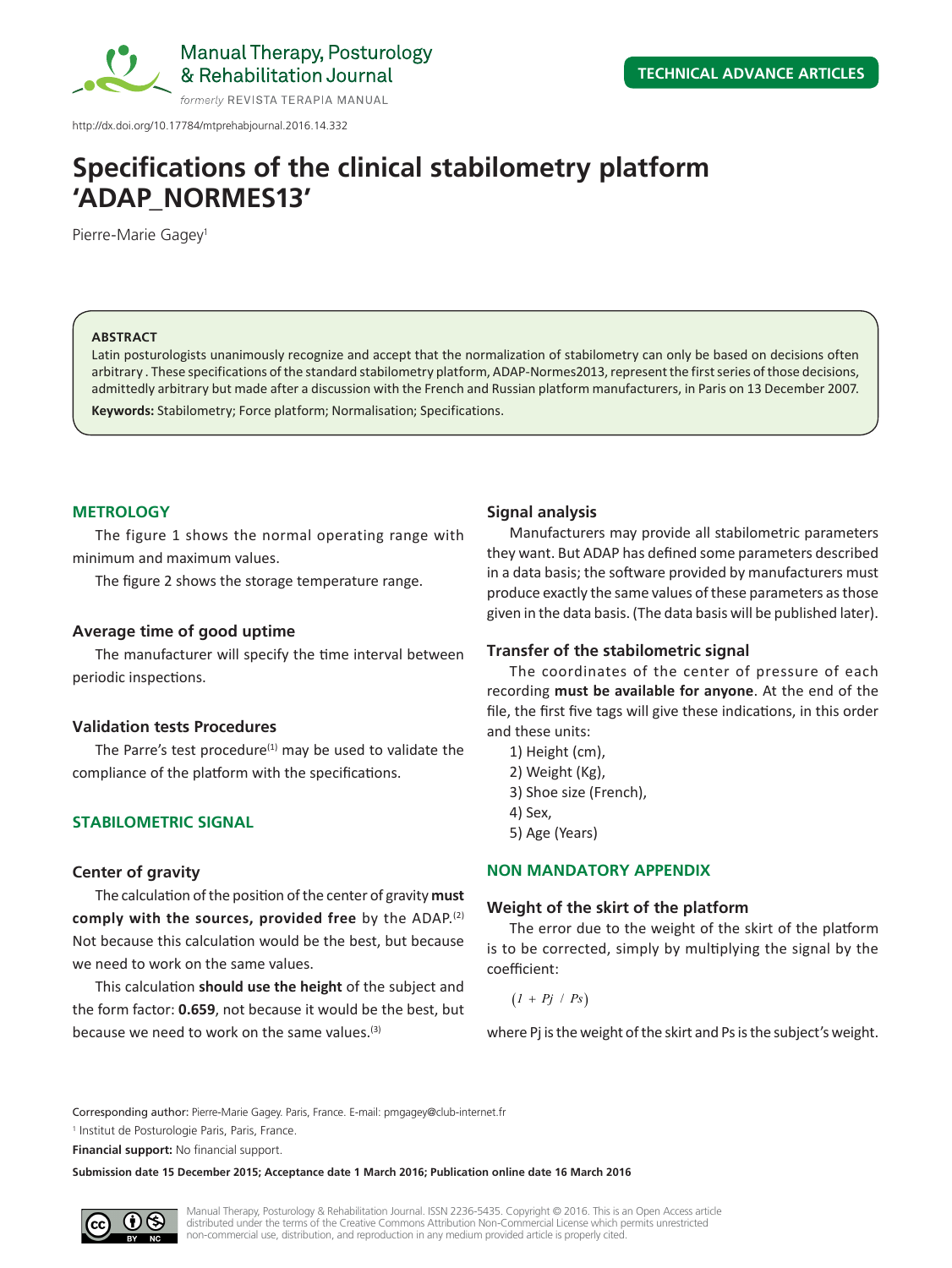#### **Height of the platform**

It could be a good idea reducing the distance between the plane of the gauges and the superior plane of the platform.(4)

The figure 3 shows the proposal of a standard connection platform/PC.

## **CERTIFICATE OF CONFORMITY**

Directive 93/42 / EEC and its Annexes of the Council of Europe of 14 June 1993<sup>(5)</sup> provides that: "The EC declaration of conformity is the procedure whereby the manufacturer ensures and declares that the products concerned meet the provisions of the Directive ... "

This obligation and its consequences are therefore imposed to the builders of stabilometric platforms conform to the specifications ADAP2013 (considered as Medical Devices, Class 1 m, with measuring function), particularly in its Annexes VI and X (point 3). It belongs to them taking all technical, industrial, organizational and contractual decisions needed to certify the proper compliance of their platforms to these specifications.

| Parameter                        | Min    | Max      | Unit            | Conditions             |
|----------------------------------|--------|----------|-----------------|------------------------|
| Weight range                     | 20     | 150      | Kg              |                        |
| Measurement range in X and Y     | $-100$ | $+100$   | mm              |                        |
| Limits of permissible error      |        | $+/-0.5$ | mm              | $+/-100$ mm in X and Y |
| Resolution                       | 0.1    |          | mm              |                        |
| <b>Noise</b>                     |        | 0.25     | mm              |                        |
| X &Y Position signal update time |        | 20       | ms              |                        |
| Ambient temperature change rate  | -1     | $+1$     | $\degree$ C/min |                        |
| Operating temperature range      | 18     | 30       | $\overline{C}$  |                        |

**Figure 1.** Normal operating range.

| Parameter                        |  | Min   Max   Unit   Conditions |
|----------------------------------|--|-------------------------------|
| Storage temperature range -10 50 |  |                               |

**Figure 2.** Absolute Maximum Ratings.

| ↶<br>Frame<br>Header(* | rator<br>Separ | X Position in mm |       |       |       |       | <u>_</u><br>ato<br>ω<br>≏<br>မြွ | Y Position in mm |       |       |       |       |       | ato<br>Separ | Code<br>ర్~<br>面 | end of<br>frame |       |       |
|------------------------|----------------|------------------|-------|-------|-------|-------|----------------------------------|------------------|-------|-------|-------|-------|-------|--------------|------------------|-----------------|-------|-------|
| Hexa                   | Ascii          | Ascii            | Ascii | Ascii | Ascii | Ascii | Ascii                            | Ascii            | Ascii | Ascii | Ascii | Ascii | Ascii | Ascii        | Ascii            | Ascii           | Ascii | Ascii |
| 8Α                     | ٠              |                  |       |       |       |       |                                  |                  | -     |       |       | 0     |       |              |                  |                 | ۱n    | ۱r    |

**Figure 3.** Proposal of a standard connection platform/PC.

(\*) "8A" 2bytes header: "10001010" in binary.

(\*\*) « 0 » for a valid measurement.

UART communication using USB2.0 cable & COM port compatible.

• Baud Rate: 9600 bps minimum … 115.200 bps maximum.

- Data: 8 bits.
- Stop Bit: 1bit.
- Parity: None.